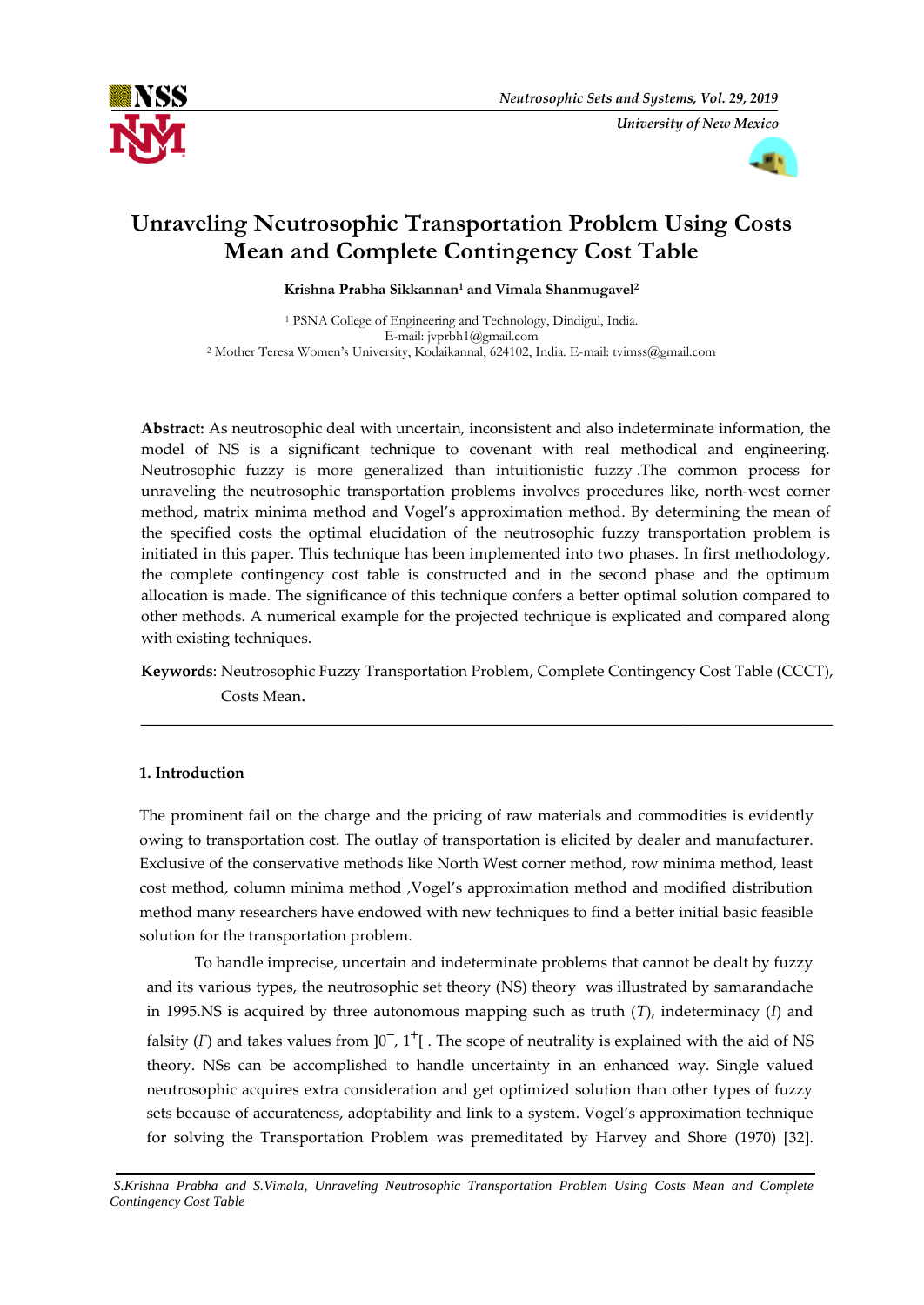Application of heuristics for solving Transportation Problem was proposed by Shimshak, Kaslik and Barelay (1981) [31]. Deshumukh (2012) [17] offered a pioneering technique for unraveling Transportation Problem. Sudhakar, Arunnsankar, and Karpagam (2012) [34] have given a modified approach for solving transportation problem. Transportation Problems with mixed restrictions have been resolved by Pandian and Natarajan (2010) [25]. Abdel-Basset, M., Manogaran, G., Gamal, A., & Chang, V. (2019) [2] presented an intelligent medical decision support model based on soft computing and IOT to detect and observe type-2 diabetes patients. Abdel-Basset, M., Mohamed, R., Zaied, A. E. N. H., & Smarandache, F. (2019) [3] discovered a hybrid plithogenic decision-making approach with quality function deployment for selecting supply chain sustainability metrics. The proposed method is a combination of quality function deployment (QFD) with plithogenic aggregation operations.

Researchers like Md. Amirul Islam(2013)[22], Quddos et al and Sudhakar et al (2012)[26], Serder Korukoglu and Serkan Balli(2011) [30], Balakrishnan (1990)[11],Reena et al (2014,2016)[27,28], Urashikumari et al(2017) [35], Biswas.P(2016) [12] Krishna Prabha and Vimala (2016)[21,36], Palanivel and Suganya(2018) [24], Abul et al (2017) [9], Hajjari(2011)[18], Hitchcock .F.L(1947)[19], Joshua(2017)[20], Mohanaselvi et al (2012)[23], Said Broumi(2019)[15,29],Chang (1981)[16], Smarandache (2005)[33] and Wang(2010)[37] have predicted a variety of techniques for solving transportation and NS transportation problems. Real life transportation problem in neutroshopic environment is deliberated by Akansha singhet al(2017) [10]. The same numerical problem is considered. Abdel-Basset, M., Atef, A., & Smarandache, F. (2019) [6] invented a hybrid Neutrosophic multiple criteria cluster decision making approach for project selection. A novel group decision making replica based on neutrosophic sets for heart disease diagnosis was recommended by Abdel-Basset, M., Gamal, A., Manogaran, G., & Long, H. V. (2019)[7].The idea of first-and high-order NTS was suggested by Abdel-Basset, M., Chang, V., Mohamed, M., & Smarandache, F. (2019)[8].

Broumi et al. (2018)[14] proposed an innovative system and technique for the planning of telephone network using NG. Broumi et al (2019) [\[13\]](#page-7-0) proposed SPP under interval valued neu trosophic setting. Score function is utilized in machine erudition. Abdel-Basset et al (2019) [1] have proposed a novel model for evaluation hospital medical care systems with plithogenic sets and this research stratifies the plithogenic multi criteria decision making (MCDM) technique for defining the considerable weights of assessing standards, and the VIKOR technique is applied for enhancing the serving efficiency classifications of the possible substitutes. Abdel-Basset, M., & Mohamed, M. (2019)[4] proposed a powerful framework based on neutrosophic sets to aid patients with cancer. Abdel-Basset, M., Mohamed, M., & Smarandache, F. (2019) [5] determined a Linear fractional programming based on triangular neutrosophic numbers. By means of the recommend approach, the transformed MOLFP problem is condensed to a single objective linear programming (LP) problem which can be deciphered simply, by proper linear programming method. In this paper, new unconventional technique to unravel neutrosophic Fuzzy transportation problem using Mean and CCCT is proposed and presented with numerical example. The paper is organized as follows. Section 1 confers the introduction part and section 2 deals with the preliminary. In section 3 the algorithm for unraveling is presented .A numerical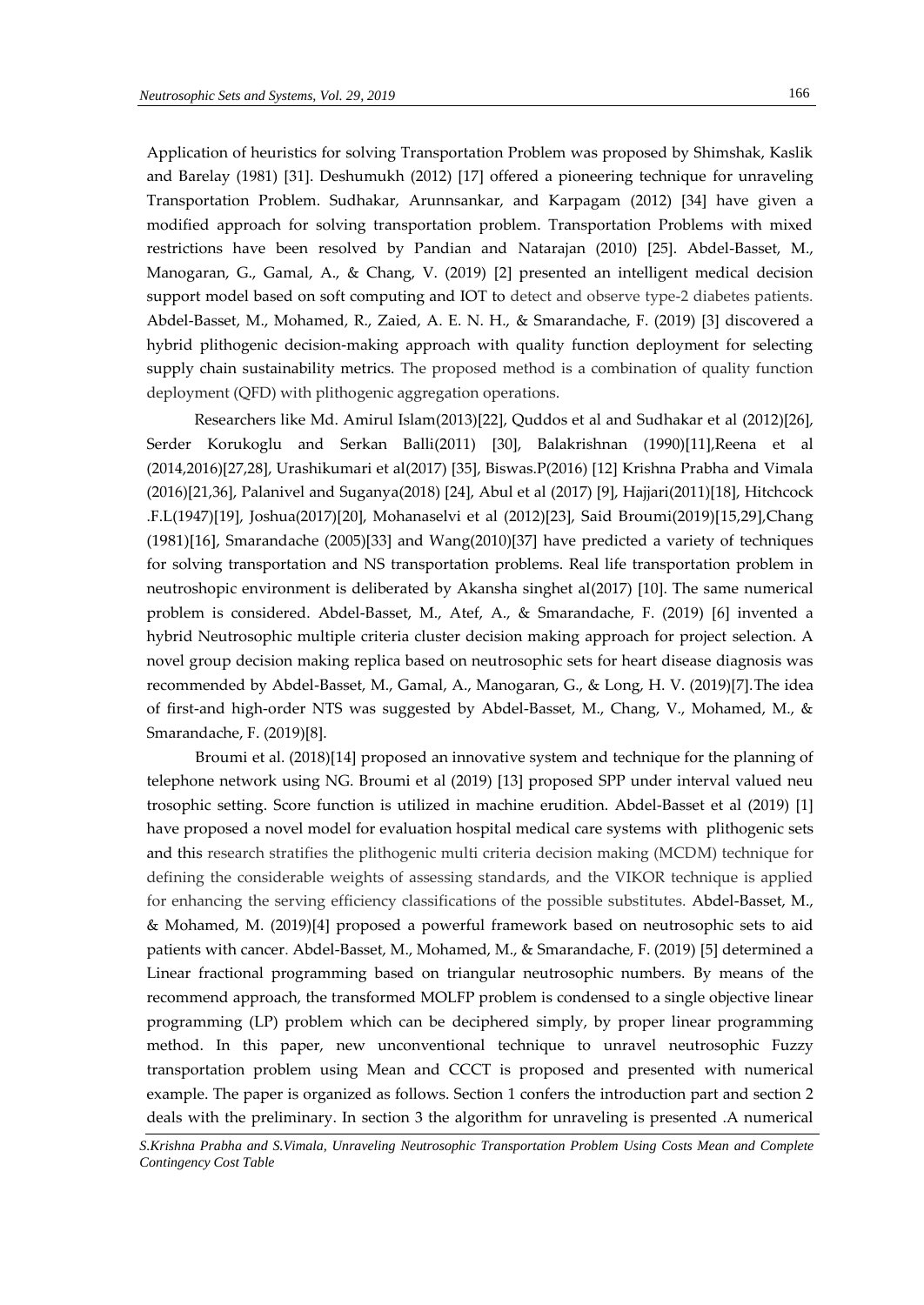example is illustrated in section 4 and the result is compared with existing methods. Finally the paper is concluded in section 5.

### **2. Preliminaries**

**Definition 2.1:** Let  $X$  be a space of points with generic elements in  $X$  denoted by  $x$ . The neutrosophic set A is an object having the form,  $A = \{(x : T_A(X), I_A(X), F_A(X)), x \in X\}$ , where the functions T,I,F : X→]·0,1<sup>+</sup>[ define respectively the truth-membership function, indeterminacymembership function and falsity- membership function of the element  $x \in X$  to the set A with the condition  $0 \le T_A(X) + I_A(X) + F_A(X) \le 3^+$ . The functions are real standard or nonstandard subsets of  $]0,1$ <sup>+</sup>[.

**Definition 2.2** [13] Let  $R_N = \langle [R_T, R_I, R_M, R_E,](T_R, I_R, F_R) \rangle$  and  $S_N = \langle [S_T, S_I, S_M, S_E,](T_S, I_S, F_S) \rangle$  be two trapezoidal neutrosophic numbers (TpNNs) and  $\theta \ge 0$ , then

 $R_N \bigoplus S_N = \langle [R_T + S_T, R_I + S_I, R_M + S_M, R_E + S_E \mid (T_R + T_s - T_R T_s, I_R I_s, F_R F_s) \rangle$  $R_N \otimes S_N = \langle [R_T : S_T, R_I : S_I, R_M : S_M, R_E : S_E \mid [T_R : T_S, I_R + I_S - I_R, I_S, F_R + F_S - F_R, F_S] \rangle$  $\theta$  R<sub>N</sub> =  $\langle [\theta R_T, \theta R_I, \theta R_M, \theta R_E, ] (1 - (1 - T_R))^{\theta}, (I_R)^{\theta}, (F_R)^{\theta} \rangle$ 

**Definition2.3 [13]:** Let  $R = [R_T, R_I, R_M, R_E]$  and  $R_T \leq R_I \leq R_M \leq R_E$  then the centre of gravity (COG) in R is

$$
COG(R) = \begin{cases} R & \text{if } R_T = R_I = R_M = R_E\\ \frac{1}{3} \Big[ R_T + R_I + R_M + R_E - \frac{R_T R_I - R_M R_E}{R_E + R_M - R_I - R_T} \Big] \end{cases} \tag{1}
$$

**Definition2.4** [13]: Let  $S_N = \langle [S_T, S_I, S_M, S_E,](T_S, I_S, F_S) \rangle$  be a TpNN then the score, accuracy and certainty functions are as follows

S (SN ) = () × (2+−−) 3 -------------- (2) a(SN) = () × ( − ) C(SN) = () × ( )

**Definition2.5 [12]:** Let N be a trapezoidal neutrosophic number in the set of real numbers with the truth, indeterminacy and falsity membership functions are defined by

$$
T_N(x) = \begin{cases} \frac{(x-a)t_N}{b-a} , & a \le x \le b \\ t_N , & b \le x \le c \\ \frac{(d-x)t_N}{d-c} , & c \le x \le d \\ 0 , & otherwise \end{cases}
$$
  

$$
I_N(x) = \begin{cases} \frac{b-x+(x-a)t_N}{b-a} , & a \le x \le b \\ \frac{x-c+(d-x)t_N}{d-c} , & c \le x \le d \\ 0 , & otherwise \\ \frac{b-a}{d-c} , & a \le x \le b \\ f_N , & b \le x \le c \\ \frac{x-c+(d-x)f_N}{d-c} , & c \le x \le d \\ 0 , & otherwise \end{cases}
$$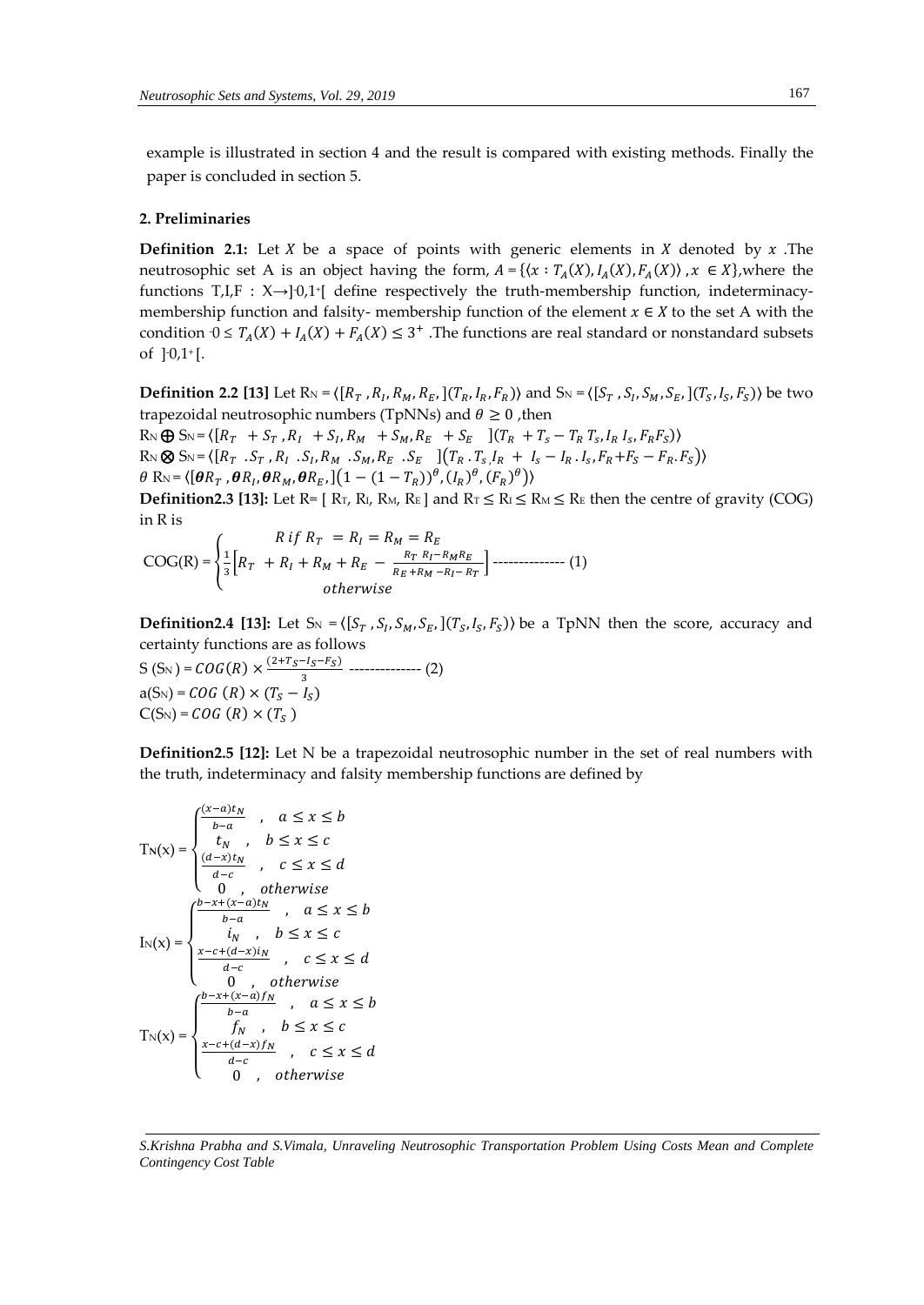Where  $t_N = [t^L, t^U] \subset [0,1], i_N = [t^L, i^U] \subset [0,1]$ , and  $f_N = [t^L, t^U] \subset [0,1]$  are interval numbers. Then the number N can be denoted by  $([a,b,c,d]: [t^L, t^U], [i^L, i^U], [f^L, f^U]$  called interval valued trapezoidal neutrosophic number.

#### **3. Customized Algorithm**

The algorithm is accomplished into two phases:

- 1. Complete Contingency Cost Table (CCCT)
- 2. Optimum Allocation of Transportation Problem

#### *3.1 Complete Contingency Cost Table – CCCT*

**Step 1** The slightest cost of each element in every row should be deducted and relegate it to the right-top of subsequent elements from the given Transportation Table (TT).

**Step 2** The slightest cost of each element in every row should be deducted and consign them on the right-foot of the corresponding elements.

**Step 3** Frame the CCCT by accumulating the right-top and right-foot elements.

#### *3.2 Optimum Allocation of Transportation Problem*

**Step 1** The Row Mean Total Opportunity Cost (RMTOC) is found by calculating the row mean along every row. Column Mean Total Opportunity Cost (CMTOC) is found by calculating the column mean along every column.

**Step 2** Spot the prevalent element among the RMTOCs and CMTOCs, if there is more than one prevalent element then select the prevalent element along which the least cost element is present. If there is more than one smallest element, select any one of them arbitrarily.

**Step 3** Allocate  $x_{ij}$ = min ( $a_i$ ,  $b_j$ ) on the left top of the least entry in the (i ,j)<sup>th</sup> of the TT **Step 4** 

If  $a_i < b_j$ , leave the i<sup>th</sup> row and obtain  $b_j^{\dagger} = b_j - a_i$ .

If  $a_i > b_j$ , leave the j<sup>th</sup> column and obtain  $b_j^! = a_i - b_j$ .

If  $a_i = b_j$ , leave either i<sup>th</sup> row or j<sup>th</sup> column but not both.

 **Step 5** Repeat the Steps 1 to 4 until all allocations are made.

**Step 6** Estimate,  $Z = \sum_{i=1}^{m} \sum_{j=1}^{n} C_{ij} X_{ij}$ , where Z is the minimum transportation cost,  $C_{ij}$  is the cost element of the TT.

#### **4. Numerical Example**

Consider the following Neutrosophic Transportation Problem,

|                | D1              | D <sub>2</sub>  | D <sub>3</sub>    | D4                   | <b>SUPPLY</b>     |
|----------------|-----------------|-----------------|-------------------|----------------------|-------------------|
|                | (3, 5, 6, 8);   | (5, 8, 10, 14); | (12, 15, 19, 22); | (14,<br>17, 21,      | (22, 26, 28, 32); |
| O1             | 0.6, 0.5, 0.4   | 0.3, 0.6, 0.6   | 0.6, 0.4, 0.5     | 28;<br>0.8, 0.2, 0.6 | 0.7, 0.3, 0.4     |
|                | (0, 1, 3, 6);   | (5, 7, 9, 11);  | (15, 17, 19, 22); | (9, 11, 14, 16);     | (17, 22, 27, 31); |
| O <sub>2</sub> | 0.7, 0.5, 0.3   | 0.9, 0.7, 0.5   | 0.4, 0.8, 0.4     | 0.5, 0.4, 0.7        | 0.6, 0.4, 0.5     |
|                | (4, 8, 11, 15); | (1, 3, 4, 6);   | (5, 7, 8, 10);    | (5, 9, 14, 19);      | (21, 28, 32, 37); |
|                | 0.6, 0.3, 0.2   | 0.6, 0.3, 0.5   | 0.5, 0.4, 0.7     | 0.3, 0.7, 0.6        |                   |

**Table 1:** Neutrosophic Transportation Table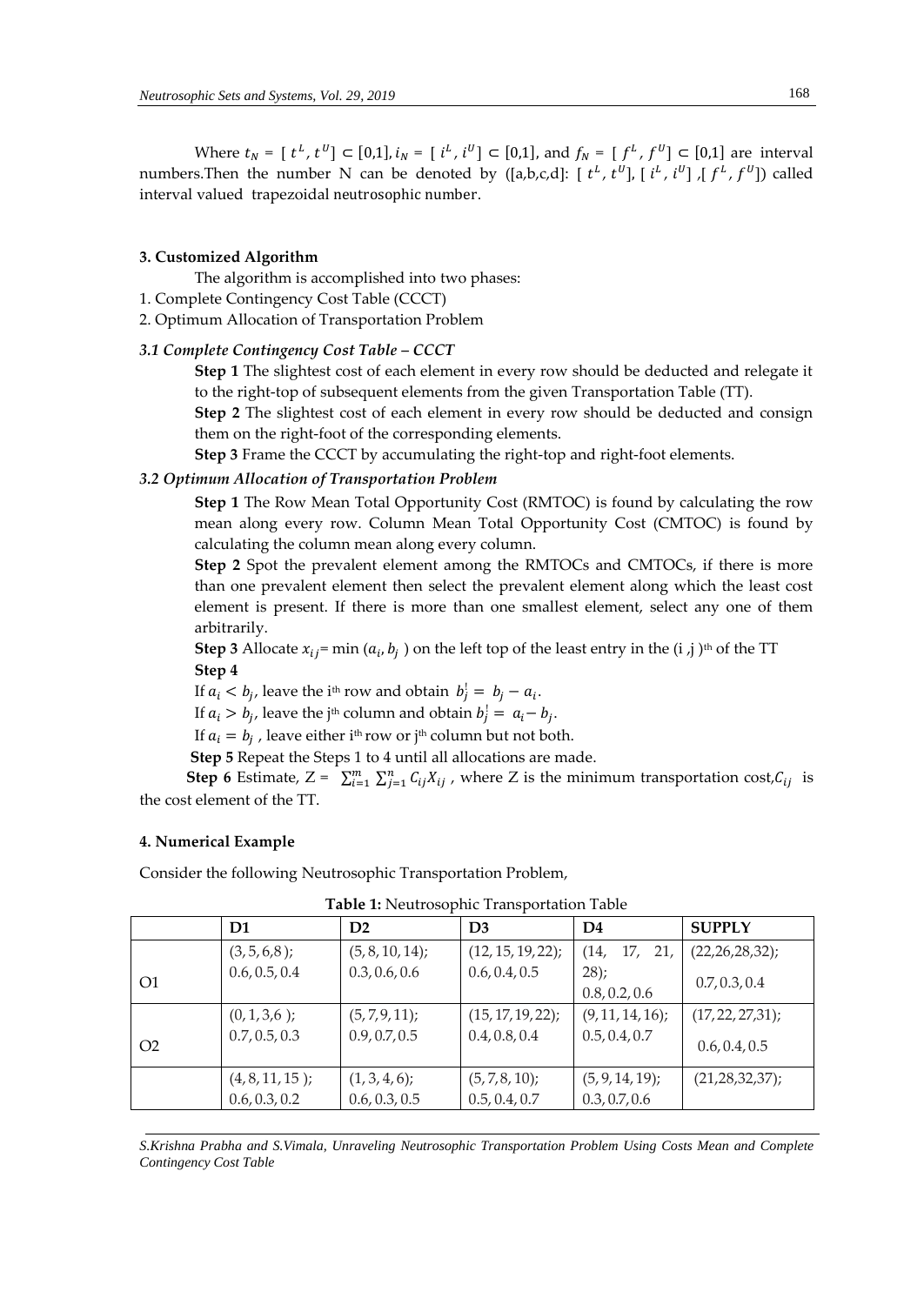| . Q <sub>3</sub> |                                          |                   |                                                  |               | 0.8, 0.2, 0.4 |
|------------------|------------------------------------------|-------------------|--------------------------------------------------|---------------|---------------|
|                  | $\vert$ DEMAND $\vert$ (13, 16, 18, 21); | (17, 21, 24, 28); | $\mid$ (24, 29, 32, 35); $\mid$ (6, 10, 13, 15); |               |               |
|                  | 0.5, 0.5, 0.6                            | 0.8, 0.2, 0.4     | 0.9, 0.5, 0.3                                    | 0.7, 0.3, 0.4 |               |

Converting the trapezoidal neutrosophic numbers into crisp numbers by using (1) and (2), By

$$
\mathbf{s}(S_N) = \text{COG}(R) \times \frac{(2+T_S - I_S - F_S)}{3}, \qquad \text{COG}(R) = \frac{1}{3} \left[ R_T + R_I + R_M + R_E - \frac{R_E R_M - R_I R_T}{R_E + R_M - R_I - R_T} \right]
$$

(3, 5, 6, 8); 0.6, 0.5, 0.4

$$
\text{COG (R)} = \frac{1}{3} \left[ 3 + 5 + 6 + 8 - \frac{8 \times 6 - 5 \times 3}{8 + 6 - 5 - 3} \right] = \frac{1}{3} \left[ 22 - \frac{48 - 15}{6} \right] = \frac{1}{3} \left[ 22 - \frac{33}{6} \right] = \frac{1}{3} \left[ 22 - 5.5 \right] = \frac{16.5}{3} = 5.5
$$
\n
$$
\text{s}(S_N) = 5.5 \times \frac{(2 + 0.6 - 0.5 - 0.4)}{3} = 5.5 \times 0.56 = 3.116 = 3
$$

Similarly proceeding for all numbers we get the resulting crisp TT.

|                | D1 | D2 | D <sub>3</sub> | D4 | <b>SUPPLY</b> |
|----------------|----|----|----------------|----|---------------|
| <b>O1</b>      |    |    |                |    | 26            |
| O <sub>2</sub> |    |    |                |    | 24            |
| O <sub>3</sub> |    |    |                |    |               |
|                | 15 |    | 28             |    |               |

**Table 2:** Crisp Transportation Table

#### *4.1 Formation of the Complete Contingency Cost Table (CCCT)*

From the given crisp transportation table, remove the least value from each of the elements of every row and consign them on the right-top of subsequent elements. In each column deduct the least value from each element and place them on the right-foot of the corresponding elements. Add the right-top and right-foot elements of Steps 1 and 2 and frame the **C**CCT.

|                | D <sub>1</sub> | D2 | D <sub>3</sub> | <b>Table 9.</b> Complete Commiglity Cost Table<br>D4 | <b>SUPPLY</b> |
|----------------|----------------|----|----------------|------------------------------------------------------|---------------|
|                |                |    |                |                                                      |               |
| <b>O1</b>      |                |    | 10             |                                                      | 26            |
| O <sub>2</sub> |                |    | 12             |                                                      | 24            |
| O <sub>3</sub> | 5              |    |                |                                                      | 30            |
|                | 17             | 23 | 28             |                                                      |               |

**Table 3:** Complete Contingency Cost Table

#### *4.2 Allocation of the cost with supply and demand:*

Calculate the mean of complete contingency costs of cells along each row and each column just subsequent to and beneath the supply and demand amount correspondingly inside the first brackets. By solving the given problem using the above steps, we get the following final allocation. The ( ) represents the allocations and [ ] represents the mean along each row/column.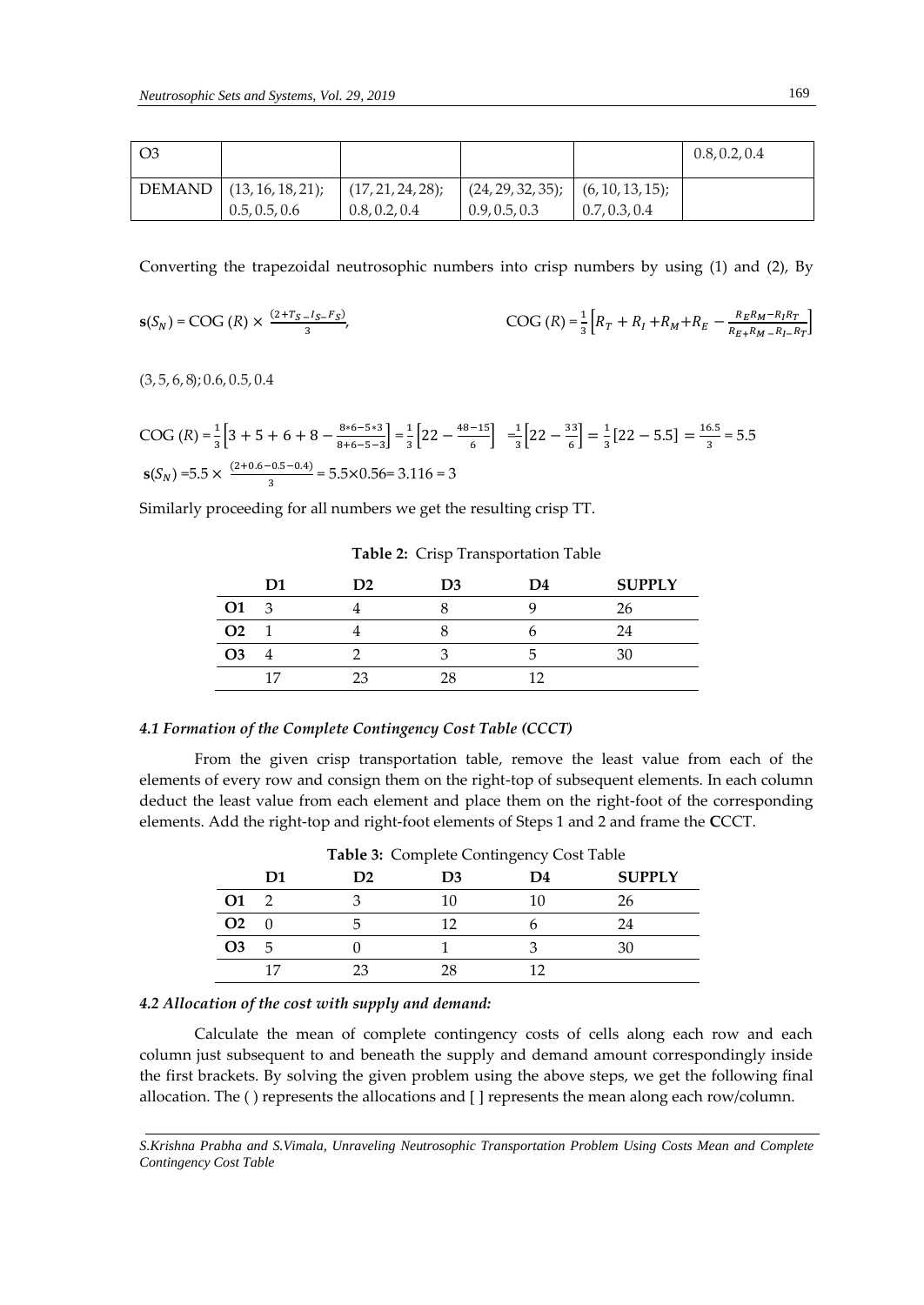|                | D <sub>1</sub> | D2                  | D <sub>3</sub>        | D <sub>4</sub>        | <b>SUPPLY</b> | <b>MEAN</b> |         |         |         |
|----------------|----------------|---------------------|-----------------------|-----------------------|---------------|-------------|---------|---------|---------|
| <b>O1</b>      | 2(3)           | 3(23)               | 10                    | 10                    | 26            | [6.25]      | [5]     | $[5]$   | $[2.5]$ |
| O2             | 0(14)          | 5                   | 12                    | 6(10)                 | 24            | [5.75]      | $[3.7]$ | $[3.7]$ | $[2.5]$ |
| O <sub>3</sub> | 5              | $\boldsymbol{0}$    | 1(28)                 | 3(2)                  | 30            | [2.25]      | $[2.7]$ |         |         |
| <b>DEMAND</b>  | 17             | 23                  | 28                    | 12                    |               |             |         |         |         |
| <b>MEAN</b>    | $[2.3]$        | $[2.6]$             | $[7.7]$<br><b>MAX</b> | $[6.3]$               |               |             |         |         |         |
|                | $[2.3]$        | $[2.6]$             |                       | $[6.3]$<br><b>MAX</b> |               |             |         |         |         |
|                | $[1]$          | $[4]$               |                       | [8]<br><b>MAX</b>     |               |             |         |         |         |
|                | $[1]$          | $[4]$<br><b>MAX</b> |                       |                       |               |             |         |         |         |

**Table 4:** R /C SD Total Opportunity Cost

The total opportunity cost is given bellow,

|                | D1    | D2    | D <sub>3</sub> | D <sub>4</sub> |
|----------------|-------|-------|----------------|----------------|
| <b>O1</b>      | 3(3)  | 4(23) |                |                |
| O <sub>2</sub> | 1(14) |       |                | 6(10)          |
| O <sub>3</sub> |       |       | 3(28)          | 5(2)           |

**Table 5:** CCCT Total Opportunity Cost

The optimum cost is given by  $(3x3)+(4x23)+(1x14)+(6x10)+(3x28)+(5x2) = 9+92+14+60+84+10=269$ 

# *Advantages and limitations of the proposed algorithm Advantages*

By correlating the systematic algorithm with existing methods like North West corner, least cost and Vogel's approximation method we get the following results. This approach can be easily extended and applied to other neutrosophic networks such as Single-value, cubic, Bipolar, Interval bipolar neutrosophic numbers and so on.

# **Table 6:** Comparison Table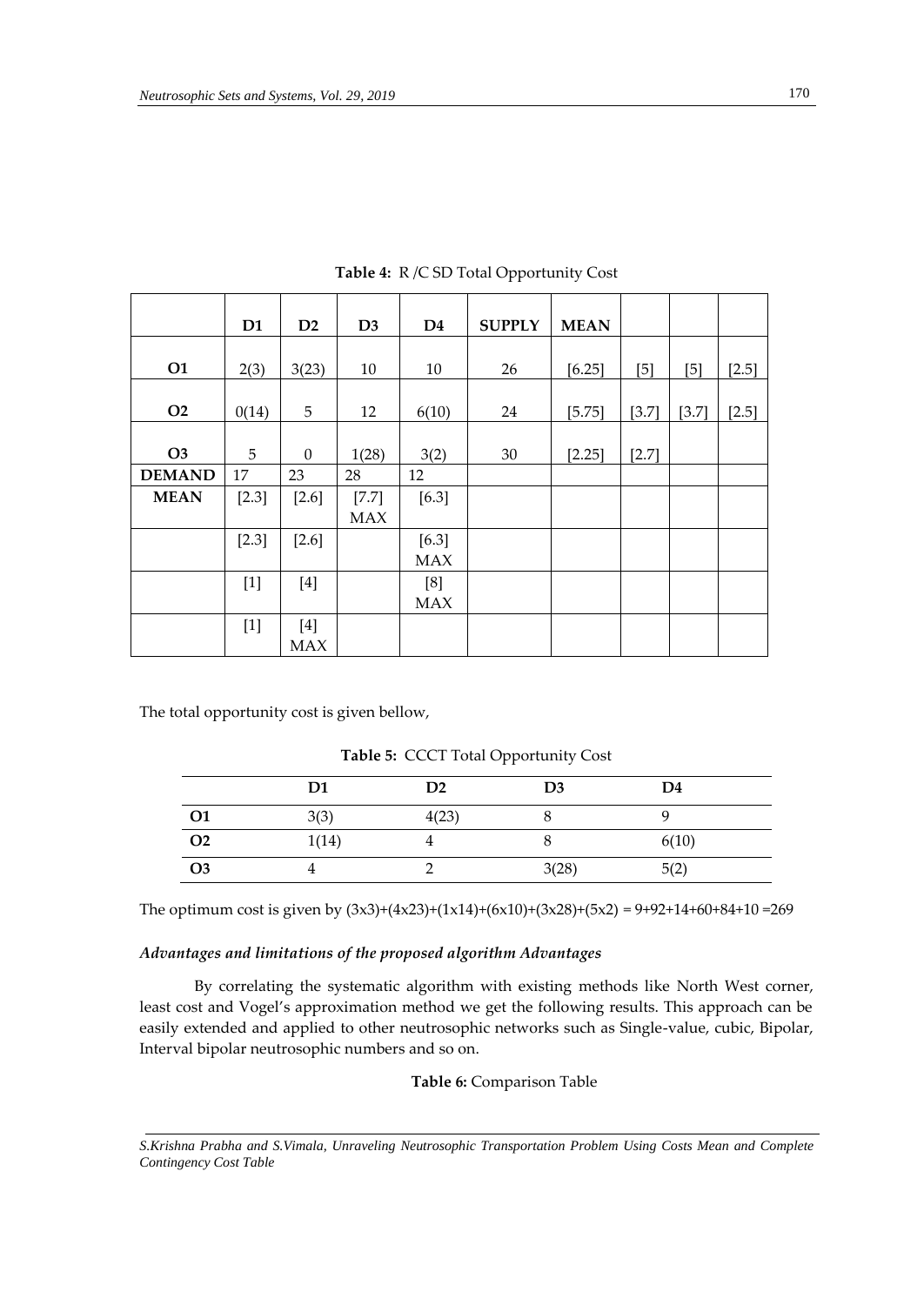

**Figure 1:** Comparison Chart

# **5. Conclusion**

The advantage of using the new algorithm with CCCT is discussed in this paper. We use a numerical example to illustrate the efficiency of our proposed algorithm. The main goal of this work is to portray an algorithm for solving transportation problem, in the neutrosophic environment using CCCT. The proposed algorithm will be very effective for real-life problem. The algorithm can be extended for all kinds of neutrosophic fuzzy numbers. The new method of manipulating mean is easier and saves time. This method gives a better optimum solution when compared with other methods.

# **Reference**

- 1. Abdel-Basset, M., & Mohamed, M. A novel and powerful framework based on neutrosophic sets to aid patients with cancer. *Future Generation Computer Systems*. 2019.98, 144-153.
- 2. Abdel-Basset, M., Atef, A., & Smarandache, F. A hybrid Neutrosophic multiple criteria group decision making approach for project selection. *Cognitive Systems Research*.2019. 57, 216-227.
- 3. Abdel-Basset, M., Chang, V., Mohamed, M., & Smarandche, F. A Refined Approach for Forecasting Based on Neutrosophic Time Series. *Symmetry*.2019. 11(4), 457.
- 4. Abdel-Basset, M., El-hoseny, M., Gamal, A., & Smarandache, F. A Novel Model for Evaluation Hospital Medical Care Systems Based on Plithogenic Sets. *Artificial Intelligence in Medicine*.2019, 101710.
- 5. Abdel-Basset, M., Gamal, A., Manogaran, G., & Long, H. V. A novel group decision making model based on neutrosophic sets for heart disease diagnosis. *Multimedia Tools and Applications*.2019. 1-26.
- 6. Abdel-Basset, M., Manogaran, G., Gamal, A., & Chang, V. A Novel Intelligent Medical Decision Support Model Based on Soft Computing and IoT. *IEEE Internet of Things Journal*. 2019.
- 7. Abdel-Basset, M., Mohamed, M., & Smarandache, F.Linear fractional programming based on triangular neutrosophic numbers. *International Journal of Applied Management Science.*2019. 11(1), 1-20.
- 8. Abdel-Basset, M., Mohamed, R., Zaied, A. E. N. H., & Smarandache, F. A hybrid plithogenic decisionmaking approach with quality function deployment for selecting supply chain sustainability metrics*. Symmetry*.2019. 11(7), 903.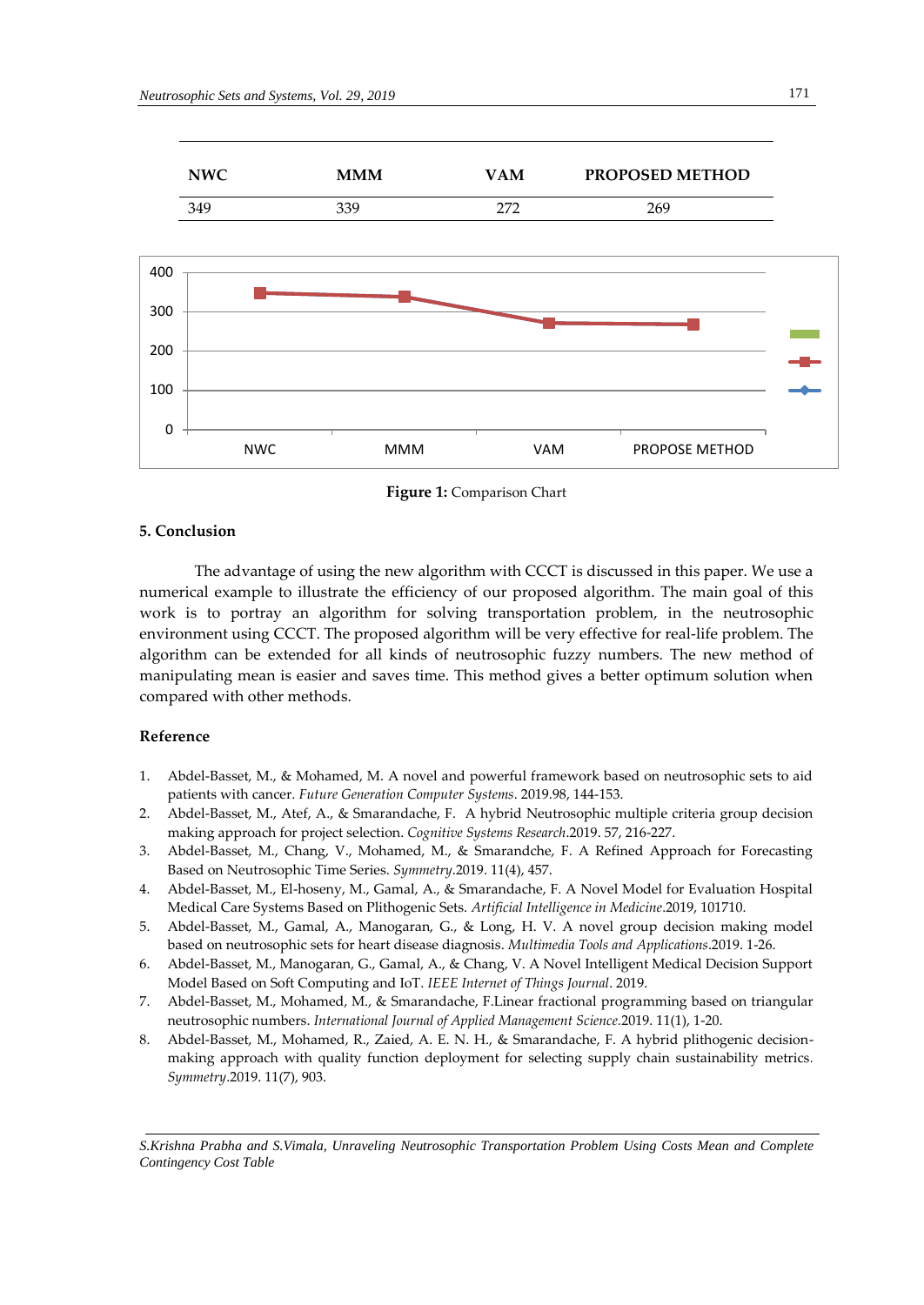- 9. Abul Kalam Azad .S.M., Bellel Hossain. Md., Mizanur Rahman. Md. An algorithmic approach to solve transportation problems with the average total opportunity cost method. *International Journal of Scientific and Research Publications*.2017.Volume 7, Issue 2,
- 10. Akanksha Singh,Amit Kumar ,S.S.Appadoo .Modified Approach for optimization of real life transportation problem in neutroshopic environment. *Mathematical Problems in Engineering*, 2017,Article id : 2139791.
- 11. Balakrishnan. N.Modified Vogel's Approximation Method for Unbalance Transportation Problem. *Applied Mathematics Letters* 1990.3(2), 9,11.
- 12. Biswas.P, Pramanik.S, & Giri.B.C.(2018). Distance measurebased MADM strategy with interval trapezoidal neutroshopic numbers, *Neutrosophic sets and systems*, 19, 40-46.
- 13. Broumi , Bakali. A., Talea ,.M.,Nagarajan, Smarandache ,F.(2019). The Shortest path problem in interval valued trapezoidal and triangular neutroshopic environment*., Complex & Intelligent Systems*.https://doiorg/10.1007/
- 14. Broumi S, Mohamed T, Bakali A, Smarandache F .Single valued neutrosophic graphs',*J New Theory* .2016.10:86–101.
- 15. Broumi S, Ullah K, Bakali A, Talea M, Singh PK, Mahmood T, Samarandache F, Bahnasse A, Patro SK, Oliveira AD .Novel system and method for telephone network planing based on neutrosophic graph.*Glob J Comput Sci Technol E Netw Web Secur* 2018.18(2):1–11.
- <span id="page-7-0"></span>16. Chang.W.Ranking of fuzzy utilities with triangular membership functions. *Proceedings of International Conference on Policy Analysis and Systems*. 1981., 263–272.
- 17. Deshmukh. N. M.An Innovative Method for Solving Transportation Problem.*International Journal of Physics and Mathematical Science.*2012. ISSN: 2277-2111.
- 18. Hajjari. T., Abbasbandy. S.A Promoter Operator for Defuzzification Methods.2011 *Australian Journal of Basic and Applied Sciences* .2011. 5(10): 1096-1105.
- 19. Hitchcock .F.L., The distribution of a product from several sources to numerous localities. *Journal of Mathematical Physics.*1941.20(1-4): 224- 230.
- 20. Joshua .R.R, Akilandeswari .V.S, Lakshmi Devi .P.K and Subashini .N . Norh- East Corner Method- An Initial Basic Feasible Solution for Transportation Problem. *International Journal for Applied Science and Engineering technology* ,2017,.5(5): 123-131.
- 21. Krishna Prabha.S.,Vimala.S.Implementation of BCM for Solving the Fuzzy Assignment Problem with Various Ranking Techniques. *Asian Research Journal of Mathematics* 1(2): 1-11, 2016, Article no.ARJOM.27952
- 22. Md. Amirul Islam *et al.*Profit Maximization of a Manufacturing Company: An Algorithmic Approach. *J. J. Math. and Math. Sci*., , 2013,Vol. 28, 29-37.
- 23. Mohanaselvi .S, Ganesan. K.Fuzzy optimal solution to fuzzy transportation problem: A new approach.*International Journal on Computer Science and Engineering*. 2012; 4(3).
- 24. Palanivel.M., and Suganya.M. A New Method to Solve Transportation Problem Harmonic Mean Approach. *Eng Technol Open Acc 2(3):* 2018.*ETOAJ.*MS.ID.555586 .
- 25. Pandian .P., and Natarajan .G.A New Approach for Solving Transportation Problems with Mixed Constraints. *Journal of Physical Sciences*, Vol. 14, 2010, 53-61.
- 26. Quddos .A., Javaid .S., Khalid .M.M.A New Method for finding an Optimal Solution for Transportation Problems. *International Journal on Computer Science and Engineering.*2012. 4(7): 1271-1274.
- 27. Reena, Patel .G., Bhathawla .P..H .An Innovative Approach to Optimum Solution of Transportation Problem. *International Journal of Innovative Research in Science, Engineering Technology.*2016. 5(4): 5695- 5700.
- 28. Reena, Patel G, Bhathawla PH .The New Global Approach to Transportation Problem. International Journal of Engineering Technology. *Management and Applied Science*, 2014, 2(3): 109-113.
- 29. Said Broumi ,Deivanayagampillai Nagarajan' Assia Bakali' Mohamed Talea, Florentin Smarandache' Malayalan Lathamaheswari, The shortest path problem in interval valued trapezoidal and triangular neutrosophicenvironment.*Complex and Intelligent Systems*, Feb 2019, 26 .